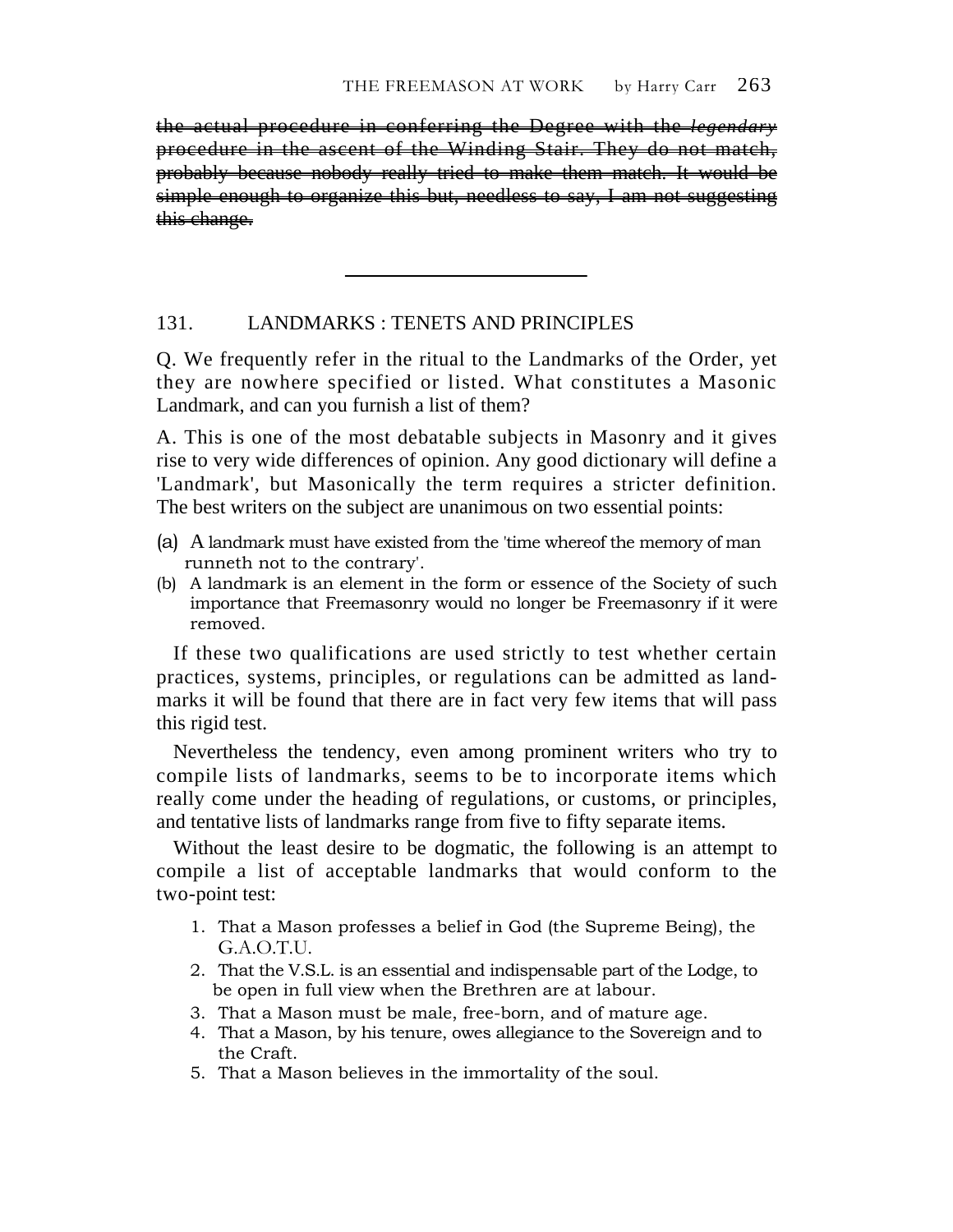The first four items listed above are derived directly from the *Old Charges,* which date back to *c.* 1390 and are the oldest documents in the world belonging to the Craft. The last item in the list, 'immortality', is implicit in the religious beliefs of that period.

 English Masons may be interested to know that many Grand Lodges overseas have adopted specific codes of landmarks, usually printed as preambles to their Constitutions, and the brief list above is in close accord (though not identical) with the code adopted by the Grand Lodge of Massachusetts.

One of the most interesting lists was drawn up by Albert Mackey, a great American student (1807-1881). Although he based his selection on the two essential points noted above, quoting them almost word for word, his list ran to twenty-five items, most of which could never have passed as landmarks if he had applied his own test. Limitations of space do not permit a detailed analysis and only a few of Mackey's landmarks are examined here, with comments to illustrate the pitfalls.

Mackey's No. 1. 'The modes of recognition. They admit of no variation . . .' These cannot be landmarks. Several of the most important of them did not make their appearance in the Craft until the 18th century.

Mackey's No. 2. 'The division of symbolic Masonry into three degrees . . .' The trigradal system did not emerge until some time between 1711 and 1725. Prior to this period there is no evidence of anything more than two degrees.

Mackey's No. 3. 'The legend of the Third Degree . . .' The earliest evidence of this legend concerns Noah, not Hiram Abif. There is good evidence of the F.P.O.F., in 1696, as a part of the then second degree (for Master or fellow-craft) and the legend in one of its early forms *may have been in existence at that time,* but there is no evidence of it in the ritual until 1726.

Mackey's No. 4. 'The government of the Fraternity by a presiding Officer called a Grand Master who is elected . . .' The first Grand Lodge was founded in 1717. There was no Grand Master of Masons before that time. This item is a very proper regulation in the *Book of Constitutions,* but it cannot be a landmark.

Mackey's Nos. 5, 6, 7, 8. Various prerogatives of the Grand Master, but all of them are, in fact, privileges vested in him by the Grand Lodge over which he presides. They are regulations, or customs, *not* landmarks.

Mackey's No. 9. 'The necessity of Masons to congregate in Lodges . . .' This extremely interesting item may well be a landmark, but if we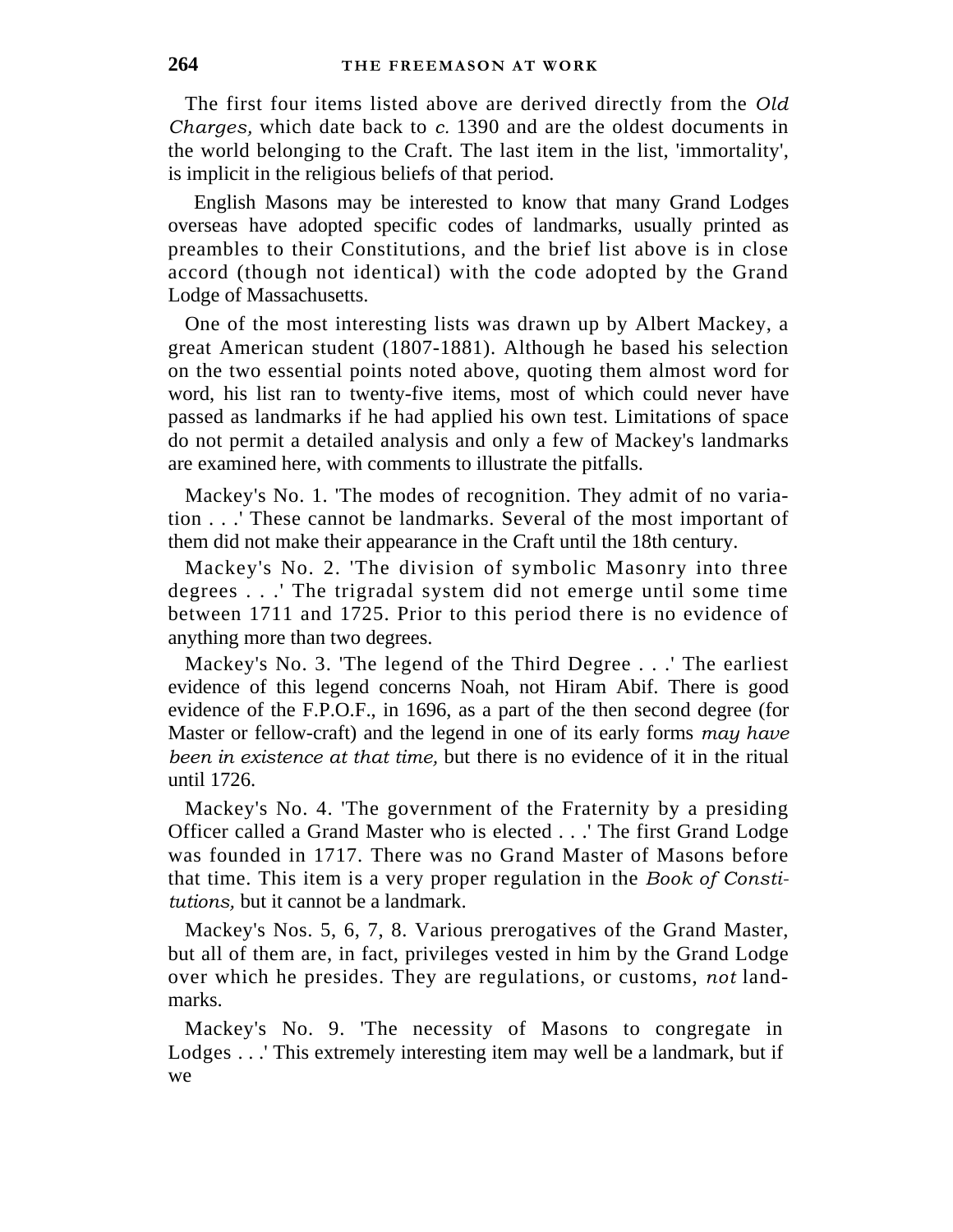try to go back to 'time immemorial' practice, the operative masons seem to have had the right to congregate for Lodge purposes when any five or six of them came together anywhere. Nowadays, however, the mode of congregation for Lodge purposes is governed by regulations.

Mackey's No. 10. The government of the Craft in a (Lodge) by a Master and two Wardens . . .' Another doubtful landmark. There was a time when the Lodge was governed by the Master and one Warden.

Several of Mackey's landmarks deal with the rights of individual Masons, rights which are all governed nowadays by regulations and some of them are certainly not of time immemorial status.

Of course it is quite impossible to discuss such a wide-ranging subject within an article of a 1000 words or so, and these brief notes are designed mainly to open up the subject and to point the way to discussion.

## TENETS AND PRINCIPLES

Q. We discussed your recent Lodge Summons on the subject of Landmarks at our Lodge of Instruction and one of our younger members asked for a definition of 'Tenets' and 'Principles'. The Dictionaries suggest that the two latter are synonymous. Can you help?

A. The *Masonic* definitions of 'Landmark' are given in (a) and (b) in the answer above.

Tenet —The principal definition in the *Oxford English Dictionary* is

`A doctrine, dogma, principle, or opinion in religion, philosophy, politics or the like, held by a school, sect, party, or person'.

Principle—The best definition for our purpose in the *O.E.D.* is

. . a primary element, force, or law, which produces or determines particular results; the ultimate basis upon which the existence of something depends; cause, in the widest sense'.

From the above it would seem that 'tenets' and 'principles' could be in some respects alike so that a 'tenet' in certain instances might have the force of a 'principle'. For the sake of a sharper distinction, we may perhaps ignore this aspect of the definition, and rely more strongly on the definition of 'tenet' as 'doctrine or dogma'. The essential element of those two words is that they represent an idea, a belief, or a conviction, which cannot necessarily be proved, *but is held by faith,* and perhaps one of the best examples that one can give of a Masonic tenet is the doctrine of the immortality of the soul.

The *O.E.D.* definition of 'principle' is a very strong one, 'a primary element, force, or law . . .' etc., and one might quote, as an example, the oft-repeated maxim, 'All men are equal in the sight of God'. This could